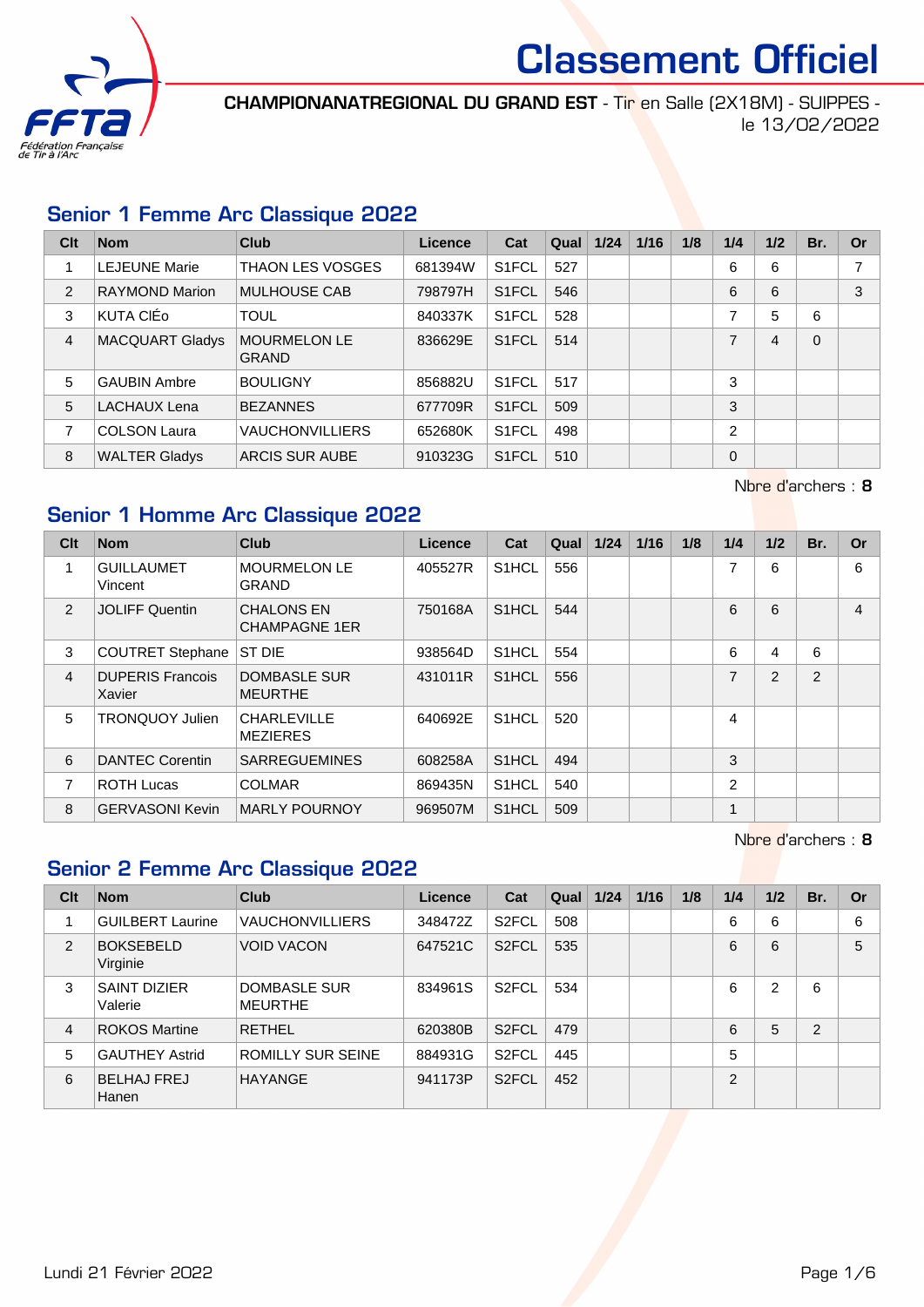

CHAMPIONANATREGIONAL DU GRAND EST - Tir en Salle (2X18M) - SUIPPES le 13/02/2022

#### Senior 2 Femme Arc Classique 2022 (Suite)

| Clt | <b>Nom</b>                   | Club               | Licence | Cat                | Qual | 1/24 | 1/16 | 1/8 | 1/4 | 1/2 | Br. | Or |
|-----|------------------------------|--------------------|---------|--------------------|------|------|------|-----|-----|-----|-----|----|
|     | ROZEC-POIROT<br>Sandra       | AIX EN OTHE        | 833045J | S <sub>2</sub> FCL | 492  |      |      |     |     |     |     |    |
|     | PEMJEAN AngÉlique CHALONS EN | <b>CHAMPAGNE A</b> | 012039L | S <sub>2</sub> FCL | 449  |      |      |     | 0   |     |     |    |

Nbre d'archers : 8

# Senior 2 Homme Arc Classique 2022

| <b>Clt</b>     | <b>Nom</b>                   | <b>Club</b>                             | Licence | Cat                | Qual | $1/24$ | 1/16           | 1/8            | 1/4            | 1/2            | Br. | Or             |
|----------------|------------------------------|-----------------------------------------|---------|--------------------|------|--------|----------------|----------------|----------------|----------------|-----|----------------|
| $\mathbf{1}$   | MICHEL Jerome                | VILLE SOUS LA FERTE                     | 804730G | S2HCL              | 547  |        | 6              | 6              | 6              | $\overline{7}$ |     | 6              |
| $\overline{2}$ | <b>BRIERRE Jerome</b>        | <b>TROYES</b>                           | 236175M | S <sub>2</sub> HCL | 548  |        | 6              | 6              | $\overline{7}$ | $\overline{7}$ |     | $\overline{2}$ |
| 3              | <b>BERANEK Radek</b>         | ARCIS SUR AUBE                          | 829947S | S2HCL              | 557  |        | $\,6\,$        | 6              | 6              | 3              | 6   |                |
| 4              | CHEVILLION Jean<br>Luc       | <b>ECLARON</b>                          | 886687R | S2HCL              | 552  |        | $6\phantom{a}$ | $\overline{7}$ | $\overline{7}$ | 3              | 5   |                |
| 5              | <b>KARDACZ Patrice</b>       | <b>HAYANGE</b>                          | 042418G | S2HCL              | 540  |        | 6              | 6              | 3              |                |     |                |
| 6              | <b>DUPRAT Stephane</b>       | <b>SUIPPES</b>                          | 963700A | S <sub>2</sub> HCL | 533  |        | 6              | 6              | $\overline{2}$ |                |     |                |
| $\overline{7}$ | <b>MAUGIN Regis</b>          | <b>MOURMELON LE</b><br><b>GRAND</b>     | 743729B | S2HCL              | 535  |        | $\,6\,$        | 6              | $\mathbf{1}$   |                |     |                |
| 8              | <b>CHEVALIER Thierry</b>     | VIREUX-WALLERAND                        | 890855W | S <sub>2</sub> HCL | 526  |        | $\overline{7}$ | 6              | $\mathbf 0$    |                |     |                |
| 9              | LÉOST Sebastien              | <b>TROYES</b>                           | 878748L | S2HCL              | 542  |        | 6              | 5              |                |                |     |                |
| 10             | <b>RENARD Dominique</b>      | <b>HAYANGE</b>                          | 823185S | S <sub>2</sub> HCL | 533  |        | $\,6$          | $\overline{4}$ |                |                |     |                |
| 11             | <b>ENGEL Patrick</b>         | <b>CHALONS EN</b><br><b>CHAMPAGNE A</b> | 714948T | S2HCL              | 521  |        | $\overline{7}$ | $\overline{4}$ |                |                |     |                |
| 12             | LE BORGNE<br>Yannick         | <b>VERZY</b>                            | 221954E | S <sub>2</sub> HCL | 531  |        | 6              | $\overline{4}$ |                |                |     |                |
| 13             | MICHEL Christophe            | <b>MOUZON</b>                           | 976797L | S2HCL              | 513  |        | $\overline{7}$ | $\mathbf{3}$   |                |                |     |                |
| 14             | <b>GUILBAUD Gregory</b>      | VAUCHONVILLIERS                         | 957337J | S2HCL              | 509  |        | $\overline{7}$ | 2              |                |                |     |                |
| 15             | <b>VALTAT Olivier</b>        | <b>SEICHAMPS</b>                        | 221501M | S2HCL              | 523  |        | 6              | $\overline{2}$ |                |                |     |                |
| 16             | <b>SIMON Michel</b>          | <b>SUIPPES</b>                          | 956638Z | S <sub>2</sub> HCL | 528  |        | $\,6$          | $\pmb{0}$      |                |                |     |                |
| 17             | <b>NEYRET Mathieu</b>        | <b>VERZY</b>                            | 931688E | S2HCL              | 496  |        | $\overline{4}$ |                |                |                |     |                |
| 18             | <b>FLORENZA Anthony</b>      | <b>CONFLANS EN</b><br><b>JARNISY</b>    | 909822M | S <sub>2</sub> HCL | 461  |        | 3              |                |                |                |     |                |
| 19             | PILAETE Jean Paul            | <b>SEDAN</b>                            | 315100A | S2HCL              | 416  |        | $\overline{2}$ |                |                |                |     |                |
| 20             | <b>ZOMPARELLI</b><br>Fabrice | <b>HETTANGE GRANDE</b>                  | 928986T | S <sub>2</sub> HCL | 507  |        | $\mathbf{1}$   |                |                |                |     |                |
| 21             | <b>THIRIET Franck</b>        | <b>MARLY POURNOY</b>                    | 615761F | S2HCL              | 502  |        | 1              |                |                |                |     |                |
| 22             | <b>BRETON Stephane</b>       | <b>ARCIS SUR AUBE</b>                   | 901256B | S <sub>2</sub> HCL | 509  |        | $\mathbf{1}$   |                |                |                |     |                |
| 23             | <b>DELHAYE Pierrick</b>      | <b>SUIPPES</b>                          | 969964J | S2HCL              | 444  |        | $\pmb{0}$      |                |                |                |     |                |
| 24             | LAHAYE Johan                 | EPERNAY                                 | 970414Y | S2HCL              | 455  |        | $\pmb{0}$      |                |                |                |     |                |

Nbre d'archers : 24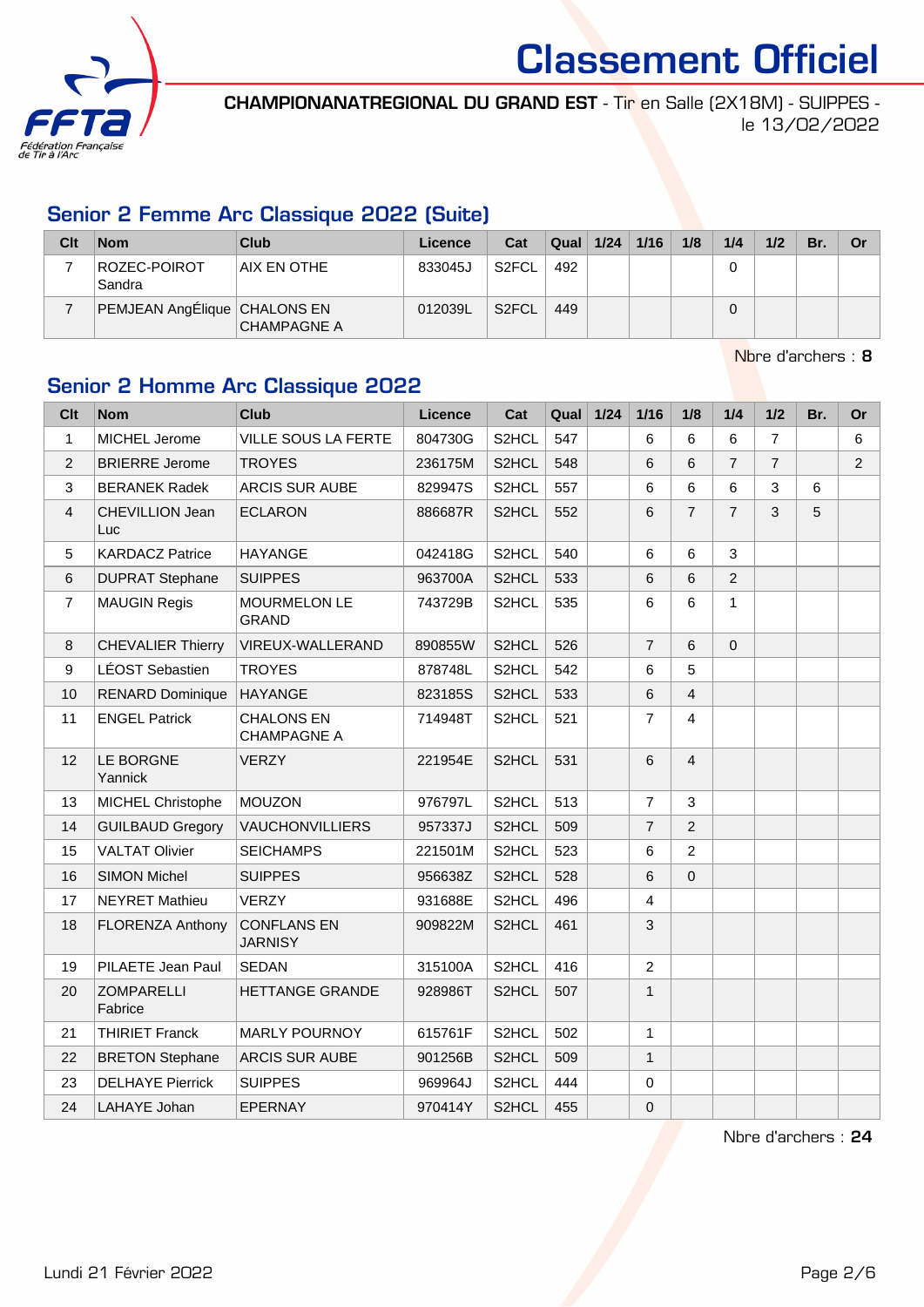

CHAMPIONANATREGIONAL DU GRAND EST - Tir en Salle (2X18M) - SUIPPES le 13/02/2022

#### Senior 3 Femme Arc Classique 2022

| Clt | <b>Nom</b>                    | Club            | Licence | Cat   | Qual | 1/24 | 1/16 | 1/8 | 1/4 | 1/2 | Br. | Or |
|-----|-------------------------------|-----------------|---------|-------|------|------|------|-----|-----|-----|-----|----|
|     | <b>BOURGEOIS</b><br>Veronique | <b>BEZANNES</b> | 903221M | S3FCL | 462  |      |      |     |     |     |     |    |
|     | MASSON Florence               | <b>ECLARON</b>  | 860494V | S3FCL | 426  |      |      |     |     |     |     |    |

Nbre d'archers : 2

## Senior 3 Homme Arc Classique 2022

| Clt | <b>Nom</b>               | <b>Club</b>                          | Licence | Cat   | Qual | 1/24 | 1/16 | 1/8 | 1/4         | 1/2      | Br. | <b>Or</b> |
|-----|--------------------------|--------------------------------------|---------|-------|------|------|------|-----|-------------|----------|-----|-----------|
|     | <b>LARRATTE Andre</b>    | <b>FISMES</b>                        | 603748Y | S3HCL | 546  |      |      |     | 6           | 6        |     | 7         |
| 2   | <b>MITKO Philippe</b>    | <b>CONFLANS EN</b><br><b>JARNISY</b> | 415957C | S3HCL | 526  |      |      |     | 6           | 6        |     | 3         |
| 3   | <b>LEGRAND Joel</b>      | <b>MOURMELON LE</b><br><b>GRAND</b>  | 256170W | S3HCL | 528  |      |      |     | 6           | $\Omega$ | 7   |           |
| 4   | <b>CHARLIER Pierre</b>   | <b>VERZY</b>                         | 693737M | S3HCL | 496  |      |      |     | 6           | 5        |     |           |
| 5   | <b>STROCK Bertrand</b>   | <b>RIXHEIM</b>                       | 773820J | S3HCL | 508  |      |      |     | 2           |          |     |           |
| 6   | <b>BOTTIN Jean-Louis</b> | <b>GUEUX</b>                         | 894144W | S3HCL | 480  |      |      |     | $\Omega$    |          |     |           |
| 6   | <b>GAILLOT Denis</b>     | <b>SUIPPES</b>                       | 639045P | S3HCL | 459  |      |      |     | 0           |          |     |           |
| 6   | <b>MICHAUD Alain</b>     | <b>ARCIS SUR AUBE</b>                | 440111G | S3HCL | 369  |      |      |     | $\mathbf 0$ |          |     |           |

Nbre d'archers : 8

#### Senior 1 Femme Arc à Poulies 2022

| Clt    | <b>Nom</b>            | Club                 | Licence | Cat                | Qual | 1/24 | 1/16 | 1/8 | 1/4 | 1/2 | Br. | Or  |
|--------|-----------------------|----------------------|---------|--------------------|------|------|------|-----|-----|-----|-----|-----|
|        | <b>TOURBIN Celine</b> | <b>MARLY POURNOY</b> | 909515D | S <sub>1</sub> FCO | 550  |      |      |     |     | 138 |     | 141 |
|        | BERCHER Celine        | MARLY POURNOY        | 295633R | S <sub>1</sub> FCO | 558  |      |      |     |     | 131 |     | 141 |
| 2<br>J | <b>HENRION Sophie</b> | EPERNAY              | 447487Z | S <sub>1</sub> FCO | 538  |      |      |     |     | 132 | 36  |     |

Nbre d'archers : 3

#### Senior 1 Homme Arc a Poulies 2022

| Clt            | <b>Nom</b>              | Club                                    | Licence | Cat                | Qual | 1/24 | 1/16 | 1/8 | 1/4      | 1/2 | Br. | <b>Or</b> |
|----------------|-------------------------|-----------------------------------------|---------|--------------------|------|------|------|-----|----------|-----|-----|-----------|
|                | <b>JOUBERT Valentin</b> | <b>THAON LES VOSGES</b>                 | 631021T | S <sub>1</sub> HCO | 572  |      |      |     | 143      | 143 |     | 145       |
| 2              | DUHAMEL Antonin         | SEDAN                                   | 768539U | S <sub>1</sub> HCO | 562  |      |      |     | 138      | 141 |     | 138       |
| 3              | <b>LALLEMANT Julien</b> | <b>VERTUS</b>                           | 392179G | S <sub>1</sub> HCO | 584  |      |      |     | 147      | 140 | 146 |           |
| $\overline{4}$ | <b>CHAGAAR Thomas</b>   | <b>CHALONS EN</b><br><b>CHAMPAGNE A</b> | 968096D | S <sub>1</sub> HCO | 563  |      |      |     | 142      | 140 | 141 |           |
| 5              | MARTINAC Jordan         | <b>MOUZON</b>                           | 631086N | S <sub>1</sub> HCO | 560  |      |      |     | 136      |     |     |           |
| 6              | <b>ROBINET Yohann</b>   | <b>MOUZON</b>                           | 006627D | S <sub>1</sub> HCO | 416  |      |      |     | 129      |     |     |           |
| 7              | <b>TOMBUL Alexis</b>    | <b>HOMBOURG HAUT</b>                    | 630440L | S <sub>1</sub> HCO | 1    |      |      |     | $\Omega$ |     |     |           |
| $\overline{7}$ | <b>DEMANGE Damien</b>   | <b>REIMS</b>                            | 747826E | S <sub>1</sub> HCO | 1    |      |      |     | $\Omega$ |     |     |           |

Nbre d'archers : 8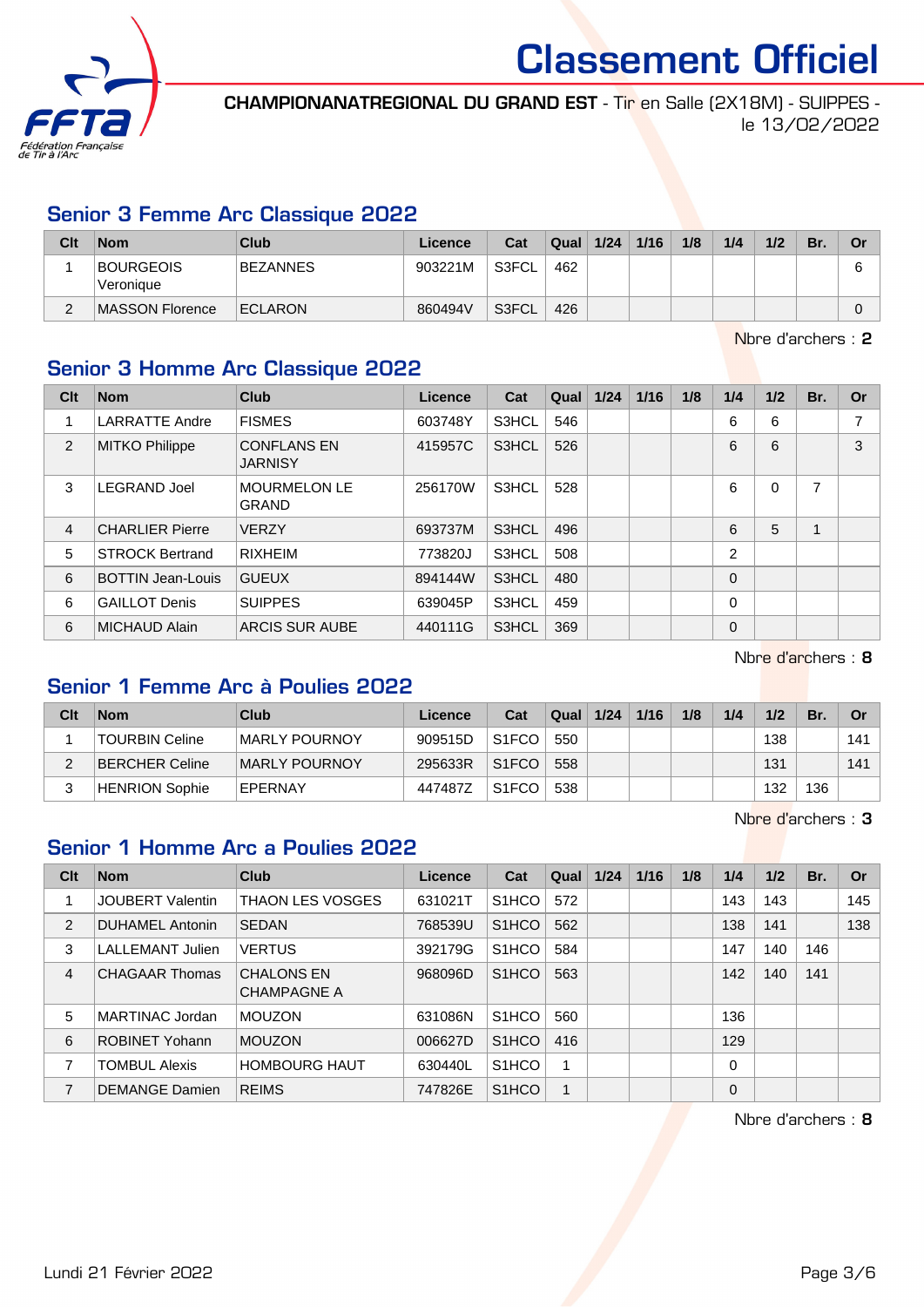

CHAMPIONANATREGIONAL DU GRAND EST - Tir en Salle (2X18M) - SUIPPES le 13/02/2022

#### Senior 2 Femme Arc à Poulies 2022

| Clt            | <b>Nom</b>                    | Club                                    | Licence | Cat                | Qual | 1/24 | 1/16 | 1/8 | 1/4 | 1/2 | Br. | Or  |
|----------------|-------------------------------|-----------------------------------------|---------|--------------------|------|------|------|-----|-----|-----|-----|-----|
|                | KASZUBA<br>Malgorzata         | <b>MAIZIERES GDE</b><br><b>PAROISSE</b> | 867406H | S <sub>2</sub> FCO | 558  |      |      |     |     | 138 |     | 140 |
| $\overline{2}$ | <b>ROUPERT Marie</b>          | <b>DIEUZE</b>                           | 902833R | S <sub>2</sub> FCO | 554  |      |      |     |     | 139 |     | 138 |
| 3              | <b>BARTHELEMY</b><br>Nathalie | EPERNAY                                 | 616207R | S <sub>2</sub> FCO | 544  |      |      |     |     | 135 | 135 |     |
| 4              | <b>HOMBOURGER</b><br>Christel | CREUTZWALD                              | 622847H | S <sub>2</sub> FCO | 553  |      |      |     |     | 133 | 130 |     |

Nbre d'archers : 4

## Senior 2 Homme Arc à Poulies 2022

| Clt | <b>Nom</b>                       | Club                                  | <b>Licence</b> | Cat                | Qual | 1/24 | 1/16 | 1/8 | 1/4 | 1/2 | Br. | <b>Or</b> |
|-----|----------------------------------|---------------------------------------|----------------|--------------------|------|------|------|-----|-----|-----|-----|-----------|
| 1   | <b>BARONNAT Cedric</b>           | <b>MARLY POURNOY</b>                  | 441809C        | S2HCO              | 561  |      |      | 142 | 142 | 142 |     | 143       |
| 2   | <b>DUBOIS Jean</b>               | <b>LINGOLSHEIM</b>                    | 941517N        | S2HCO              | 570  |      |      | 140 | 142 | 137 |     | 140       |
| 3   | <b>DIETRICH Jonathan</b>         | <b>TROYES</b>                         | 862917D        | S2HCO              | 570  |      |      | 141 | 142 | 134 | 143 |           |
| 4   | <b>BRECKO Philippe</b>           | <b>SARREGUEMINES</b>                  | 288390T        | S <sub>2</sub> HCO | 568  |      |      | 140 | 143 | 141 | 142 |           |
| 5   | <b>SALAUN Herve</b>              | <b>REIMS</b>                          | 672503G        | S2HCO              | 565  |      |      | 142 | 142 |     |     |           |
| 6   | <b>REGNIER Jean</b><br>Sebastien | <b>ROMILLY SUR SEINE</b>              | 092521S        | S2HCO              | 570  |      |      | 145 | 139 |     |     |           |
| 6   | <b>BARTHELEMY</b><br>Jerome      | <b>EPERNAY</b>                        | 414122H        | S <sub>2</sub> HCO | 567  |      |      | 142 | 139 |     |     |           |
| 8   | <b>ARBRUN Laurent</b>            | <b>SARREGUEMINES</b>                  | 670390K        | S2HCO              | 569  |      |      | 145 | 137 |     |     |           |
| 9   | <b>WIESENER David</b>            | <b>MARLY POURNOY</b>                  | 905409R        | S <sub>2</sub> HCO | 552  |      |      | 141 |     |     |     |           |
| 10  | <b>PRUNIER Patrick</b>           | <b>VILLE SOUS LA FERTE</b>            | 727838D        | S <sub>2</sub> HCO | 565  |      |      | 140 |     |     |     |           |
| 11  | <b>SCARANO Eldo</b>              | <b>SEICHAMPS</b>                      | 672158G        | S2HCO              | 560  |      |      | 140 |     |     |     |           |
| 12  | LOUP Christophe                  | <b>VERZY</b>                          | 697228G        | S2HCO              | 548  |      |      | 139 |     |     |     |           |
| 13  | <b>GOSSET Jerome</b>             | <b>CHARLEVILLE</b><br><b>MEZIERES</b> | 899284H        | S2HCO              | 549  |      |      | 138 |     |     |     |           |
| 14  | PFAFFENZELLER<br>Olivier         | <b>AUXON</b>                          | 992963H        | S2HCO              | 548  |      |      | 138 |     |     |     |           |
| 15  | <b>MANAIA Victor</b>             | <b>TROYES</b>                         | 971882U        | S2HCO              | 548  |      |      | 135 |     |     |     |           |
| 16  | <b>MASSON Xavier</b>             | <b>ECLARON</b>                        | 860496X        | S <sub>2</sub> HCO | 551  |      |      | 134 |     |     |     |           |

Nbre d'archers : 16

### Senior 3 Femme Arc à Poulies 2022

| Clt | <b>Nom</b>               | Club                | Licence | Cat   | Qual | 1/24 | 1/16 | 1/8 | 1/4 | 1/2 | Br. | Or  |
|-----|--------------------------|---------------------|---------|-------|------|------|------|-----|-----|-----|-----|-----|
|     | LEFEVRE Francine         | VILLE SOUS LA FERTE | 292493C | S3FCC | 568  |      |      |     |     | 143 |     | 141 |
|     | <b>FRANCOIS Brigitte</b> | EPERNAY             | 313462V | S3FCO | 552  |      |      |     |     | 137 |     | 137 |
|     | <b>BAULER Jeannine</b>   | HAGONDANGE          | 397228V | S3FCO | 531  |      |      |     |     | 129 | 138 |     |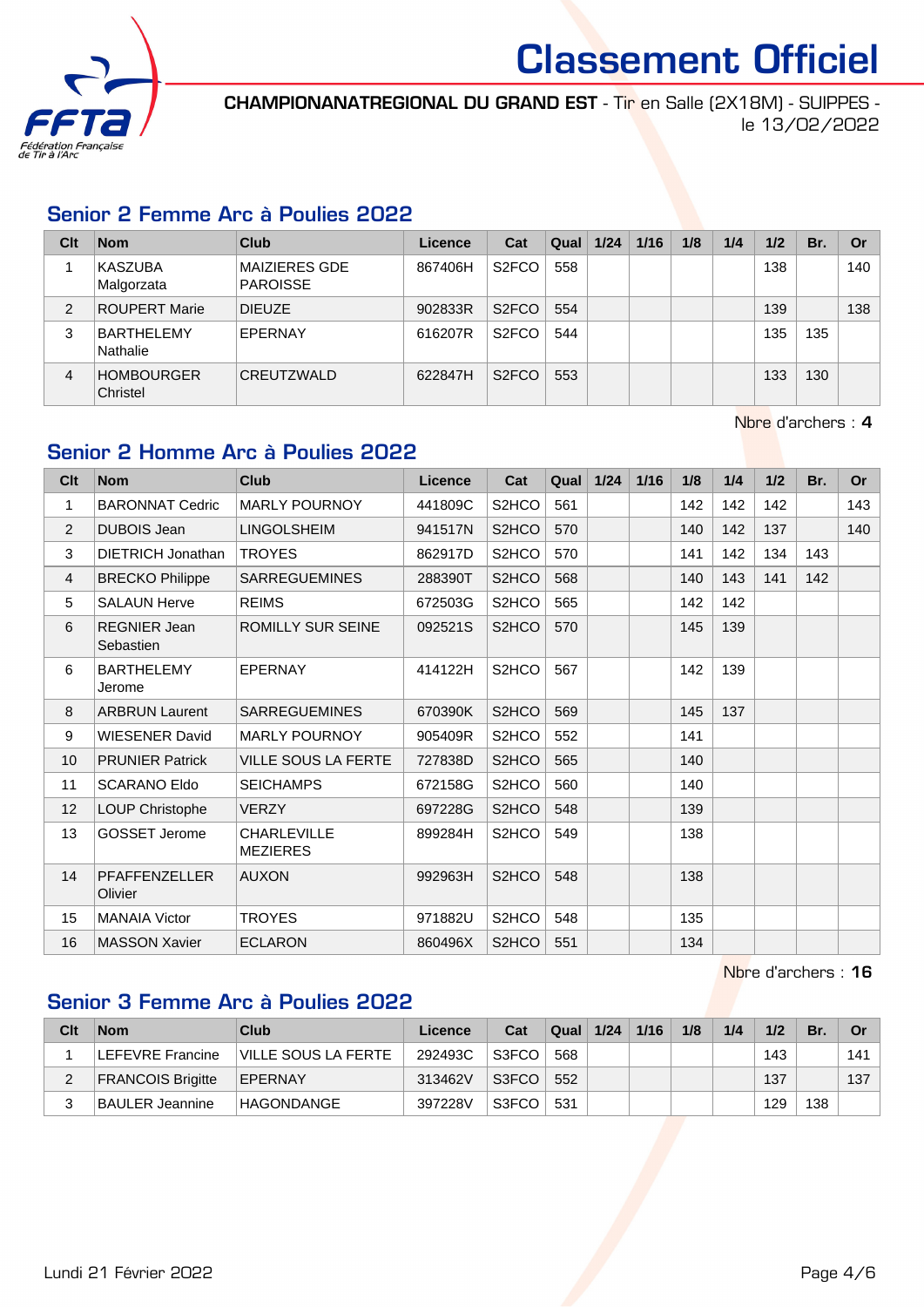

CHAMPIONANATREGIONAL DU GRAND EST - Tir en Salle (2X18M) - SUIPPES le 13/02/2022

#### Senior 3 Femme Arc à Poulies 2022 (Suite)

| Clt | <b>Nom</b>             | Club               | ∟icence | Cat   | Qual | 1/24 | 1/16 | 1/8 | 1/4 | 1/2          | Br. | nr |
|-----|------------------------|--------------------|---------|-------|------|------|------|-----|-----|--------------|-----|----|
|     | DAL BORGO<br>Dominique | <b>NEUFCHATEAU</b> | 468998F | S3FCC | 545  |      |      |     |     | 121<br>ا پ ا | 132 |    |

Nbre d'archers : 4

## Senior 3 Homme Arc à Poulies 2022

| Clt            | <b>Nom</b>                  | Club                       | <b>Licence</b> | Cat   | Qual | 1/24 | 1/16 | 1/8 | 1/4 | 1/2 | Br. | <b>Or</b> |
|----------------|-----------------------------|----------------------------|----------------|-------|------|------|------|-----|-----|-----|-----|-----------|
|                | DAVID Alain                 | EPERNAY                    | 014490A        | S3HCO | 570  |      |      |     | 144 | 143 |     | 141       |
| $\mathfrak{p}$ | AMARO Jose                  | <b>VILLE SOUS LA FERTE</b> | 638967E        | S3HCO | 548  |      |      |     | 139 | 137 |     | 136       |
| 3              | LEFEVRE Jeanluc             | VILLE SOUS LA FERTE        | 292494D        | S3HCO | 550  |      |      |     | 135 | 137 | 136 |           |
| 4              | SOUDANT Jacky               | <b>ECLARON</b>             | 389854E        | S3HCO | 537  |      |      |     | 139 | 138 | 135 |           |
| 5              | <b>BEDUCHAUD</b><br>Bernard | <b>REIMS</b>               | 239728Z        | S3HCO | 538  |      |      |     | 135 |     |     |           |
| 6              | DAL BORGO Michel            | <b>NEUFCHATEAU</b>         | 317867H        | S3HCO | 522  |      |      |     | 133 |     |     |           |

Nbre d'archers : 6

### Adulte Femme Arc Nu 2022

| Clt            | <b>Nom</b>              | Club                                 | Licence | Cat                | Qual | 1/24 | 1/16 | 1/8 | 1/4 | 1/2 | Br. | Or |
|----------------|-------------------------|--------------------------------------|---------|--------------------|------|------|------|-----|-----|-----|-----|----|
|                | <b>ANDRE Lisa</b>       | <b>MONTIGNY LES METZ</b><br>A.C.     | 961162S | <b>JFBB</b>        | 487  |      |      |     |     | 6   |     | 6  |
| $\overline{2}$ | PFAFFENZELLER<br>Celine | <b>AUXON</b>                         | 992964J | S1FBB              | 398  |      |      |     |     | 6   |     | 5  |
| 3              | ANDRETTO Isabelle       | <b>RETHEL</b>                        | 872965A | S <sub>2</sub> FBB | 392  |      |      |     |     | 0   | 6   |    |
| $\overline{4}$ | <b>TRITZ Beatrice</b>   | <b>CONFLANS EN</b><br><b>JARNISY</b> | 729419X | S <sub>2</sub> FBB | 322  |      |      |     |     | 0   | 2   |    |

Nbre d'archers : 4

# Adulte Homme Arc Nu 2022

| Clt            | <b>Nom</b>              | <b>Club</b>                               | Licence | Cat                | Qual | 1/24 | 1/16 | 1/8 | 1/4            | 1/2      | Br. | Or |
|----------------|-------------------------|-------------------------------------------|---------|--------------------|------|------|------|-----|----------------|----------|-----|----|
| 1              | <b>TURQUIN Mickael</b>  | <b>BEZANNES</b>                           | 982105F | S <sub>2</sub> HBB | 462  |      |      | 6   | 6              | 6        |     | 6  |
| 2              | <b>GONSE Jean Yves</b>  | <b>CHALONS EN</b><br><b>CHAMPAGNE 1ER</b> | 965861Z | S2HBB              | 503  |      |      | 6   | 6              | 6        |     | 5  |
| 3              | <b>LORENZON Cedric</b>  | ARS SUR MOSELLE                           | 978293M | S <sub>2</sub> HBB | 475  |      |      | 6   | 6              | $\Omega$ | 6   |    |
| 4              | TARO Jean Bernard       | <b>HETTANGE GRANDE</b>                    | 927923M | S <sub>2</sub> HBB | 484  |      |      | 6   | 6              | 2        | 0   |    |
| 5              | LARCHEZ Alain           | <b>MOUZON</b>                             | 853769K | S3HBB              | 461  |      |      | 6   | 5              |          |     |    |
| 6              | <b>PEUVOT Michel</b>    | <b>VILLE SOUS LA FERTE</b>                | 761358N | S3HBB              | 467  |      |      | 6   | $\overline{4}$ |          |     |    |
| $\overline{7}$ | KUSBERG Jean-<br>Claude | <b>CHARLEVILLE</b><br><b>MEZIERES</b>     | 294596N | S3HBB              | 481  |      |      | 6   | 2              |          |     |    |
| 8              | <b>FOUET Alain</b>      | <b>BEZANNES</b>                           | 909482T | S3HBB              | 493  |      |      | 6   | $\Omega$       |          |     |    |
| 9              | <b>VILLEMIN Herve</b>   | ST DIE                                    | 961274N | S <sub>2</sub> HBB | 451  |      |      | 3   |                |          |     |    |